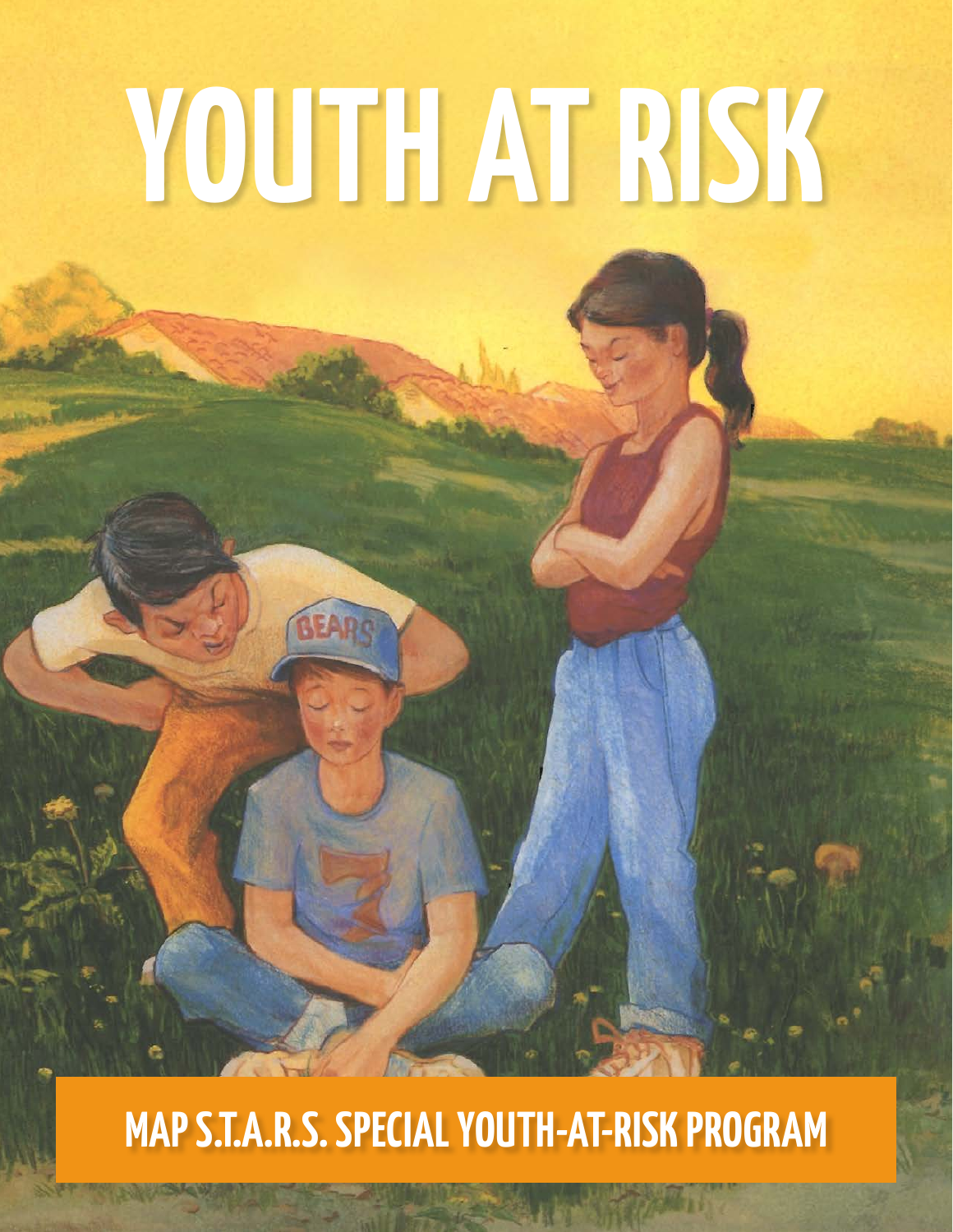# **MAP S.T.A.R.S. – Martial Arts For Peace Safe Training Awareness Response System**

**(As compared to Dangerous Training Conditioned Reaction System)**

**Learn more at www.atriumsoc.org/map/introduction.php** 

#### **A Special Youth-At-Risk Program To Help Young People Understand And Cope with Bullying**

There is a critical need for youth living in residential care to learn how to solve conflict peacefully. These young people are surrounded by conflict in their home, school, peer group and surrounding communities. Due to disadvantaged life circumstances, youth living in residential care are at an increased risk of becoming either the bully or the victim. Although conflict education is a needed resource for this population, the MAP STARS program was launched during a time when both the media and police reported an increase in youth becoming involved in, and victimized, by swarmings in their communities. The main goal of the project was to educate and prevent crime related incidents including, assaults, uttering threats, property damage, substance use/abuse, as well as decrease the number of calls placed to the Halifax Regional Police (HRP). In 2003, the Reigh Allen Centre placed 257 calls to the HRP for many of the above-mentioned crime related incidents.

To learn more about the program, visit **www.atriumsoc.org/programs-model-halifax.php**.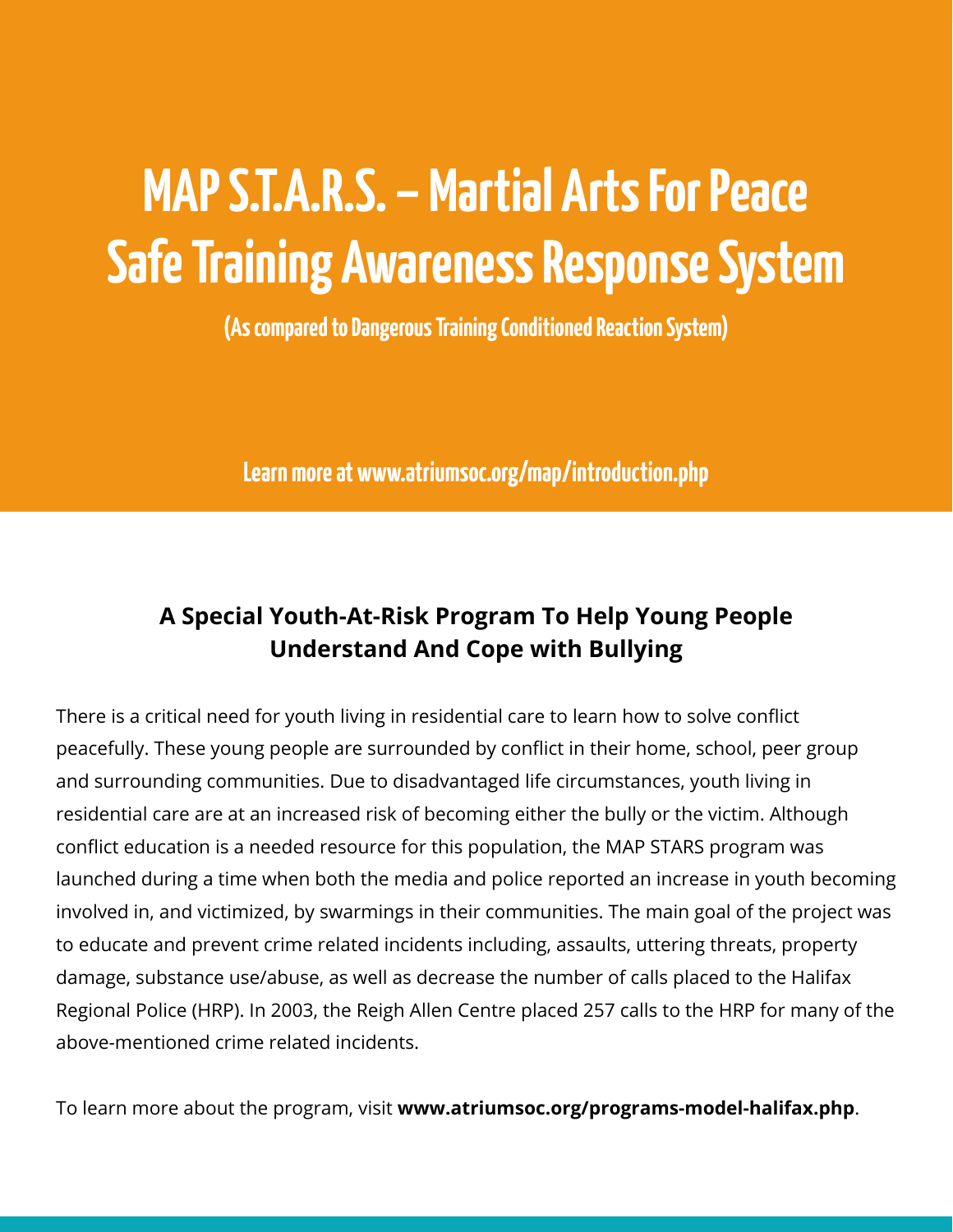



**RECIPIENT OF THE SILVER BENJAMIN FRANKLIN AWARD**

**NAMED ONE OF THE 10 BEST BOOKS BY THE OMEGA NEW AGE DIRECTORY**

# **Why Is Everybody Always Picking on Me?**

#### **A GUIDE TO HANDLING BULLIES**

Lively color illustrations, exciting stories, and practical tips and roleplaying exercises help give children the tools to avoid being victimized.

- **• Cope with the "Schoolyard Bully"!**
- **• Stop bullies by using the "School of No Sword"!**
- **• Gain the confidence to win without fighting!**

This book is also for adults searching for constructive ways to help young people peacefully confront hostile aggression. Illustrated by awardwinning artist, Rod Cameron.

*"Webster-Doyle's insight is that by recognizing, understanding, and accepting our violent tendencies, we can avoid acting them out. These new books are good for teachers and parents of school children who need appropriate language and activities to help children deal with their feelings and the violence-provoking parts of their environment. To this reviewer, they are realistic and practical."* **- YOUNG CHILDREN, Magazine of the National Association for the Education of Young Children**



# **Why Is Everybody Always Picking on Us?**

#### **UNDERSTANDING THE ROOTS OF PREJUDICE**

The first book of its kind to explore the roots of prejudice. For young people ages 8-14 who are interested in understanding how prejudice is created, through conditioned thinking. This book offers:

- **• Insights into what motivates prejudice**
- **• Insights to understand prejudice and its consequences**
- **• Ways to help young people free themselves of prejudice**

This book is also for adults to help young people see how conditioning and prejudice affect us all. Illustrated by Award-winning artist, Rod Cameron.

*""This book , 'Why is Everybody Always Picking on Us?' explores the roots of prejudice. I don't think I've seen another book like it. This book looks at stereotypes, bigotry, discrimination, scapegoating, racism, and more. How wonderful if this book could be used in one's social studies classroom!"*

**- American Pride Through Education**